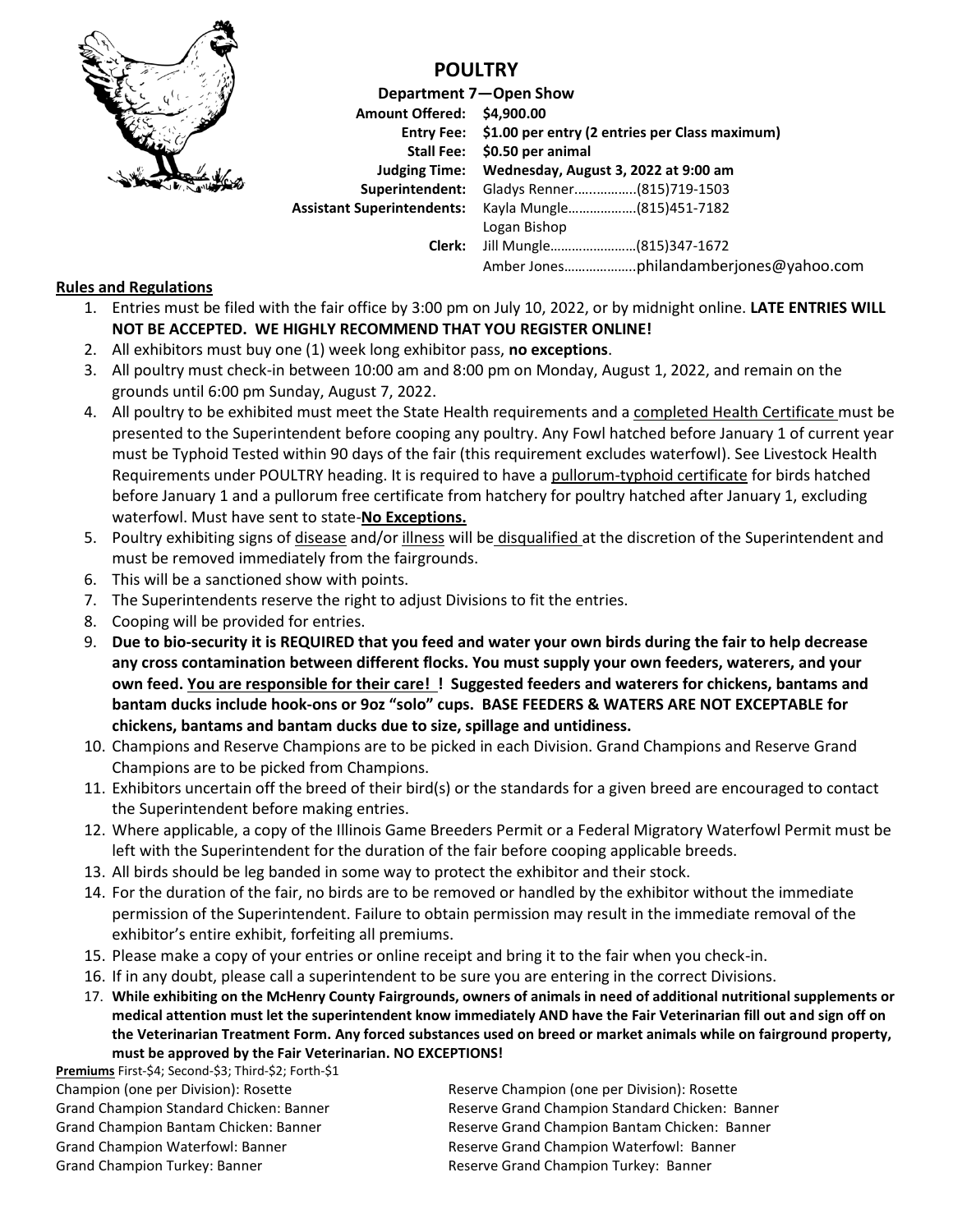## **Class Definitions**

Old Fowl- birds hatched before January 2022 Gander-male goose Young Fowl– birds hatched after January 2022 Goose– female goose Cock– old male chicken Drake– male duck Cockerel– young male chicken Duck– female duck<br>
Hen– old female chicken Duck– Tom– male turkey Hen– old female chicken Pullet– young female chicken Hen– female turkey

| <b>Division</b>        | <b>Class</b>                        | <b>COCK</b>  | <b>HEN</b>     | <b>COCKEREL</b> | <b>PULLET</b> |
|------------------------|-------------------------------------|--------------|----------------|-----------------|---------------|
| A American             | Plymouth Rock, white                | 1            | $\overline{2}$ | 3               | 4             |
|                        | Plymouth Rock, barred               | 5            | 6              | $\overline{7}$  | 8             |
|                        | Plymouth Rock, any other            | 9            | 10             | 11              | 12            |
|                        | Wyandott, white                     | 13           | 14             | 15              | 16            |
|                        | Wyandott, silver-laced              | 17           | 18             | 19              | 20            |
|                        | Wyandott, any other                 | 21           | 22             | 23              | 24            |
|                        | Rhode Island Red-single/rose comb   | 25           | 26             | 27              | 28            |
|                        | New Hampshire Red                   | 29           | 30             | 31              | 32            |
|                        | Any other American                  | 33           | 34             | 35              | 36            |
| <b>B</b> Mediterranean | Leghorn, white-single/rose comb     | 1            | $\overline{2}$ | 3               | 4             |
|                        | Leghorn, brown-single/rose comb     | 5            | 6              | $\overline{7}$  | 8             |
|                        | Leghorn, any other-single/rose comb | 9            | 10             | 11              | 12            |
|                        | Minorca-any color                   | 13           | 14             | 15              | 16            |
|                        | Any other Mediterranean             | 17           | 18             | 19              | 20            |
| C Asiatic              | Brahma, buff                        | 1            | $\overline{2}$ | 3               | 4             |
|                        | Brahma, light                       | 5            | 6              | $\overline{7}$  | 8             |
|                        | Brahma, dark                        | 9            | 10             | 11              | 12            |
|                        | Cochin, black                       | 13           | 14             | 15              | 16            |
|                        | Cochin, any other                   | 17           | 18             | 19              | 20            |
|                        | Langshan, any                       | 21           | 22             | 23              | 24            |
|                        | Any other Asiatic                   | 25           | 26             | 27              | 28            |
| D English              | Orphington, buff                    | $\mathbf{1}$ | $\overline{2}$ | 3               | 4             |
|                        | Orphington, any other               | 5            | 6              | $\overline{7}$  | 8             |
|                        | Australorp, black                   | 9            | 10             | 11              | 12            |
|                        | Sussex, any                         | 13           | 14             | 15              | 16            |
|                        | Cornish, any                        | 17           | 18             | 19              | 20            |
|                        | Any other English                   | 21           | 22             | 23              | 24            |
| <b>E</b> Continental   | Hamburg, silver-spangled            | $\mathbf{1}$ | $\overline{2}$ | 3               | 4             |
|                        | Hamburg, any other                  | 5            | 6              | $\overline{7}$  | 8             |
|                        | Polish, buff laced                  | 9            | 10             | 11              | 12            |
|                        | Polish, silver laced                | 13           | 14             | 15              | 16            |
|                        | Polish, white-crested black         | 17           | 18             | 19              | 20            |
|                        | Faverolle, any                      | 21           | 22             | 23              | 24            |
|                        | Any other Continental               | 25           | 26             | 27              | 28            |
| F All Other Classes    | Sumatra, any                        | 1            | $\overline{2}$ | 3               | 4             |
|                        | Cubalaya, any                       | 5            | 6              | $\overline{7}$  | 8             |
|                        | Phoenix, any                        | 9            | 10             | 11              | 12            |
|                        | Ameracauna, any                     | 13           | 14             | 15              | 16            |
|                        | Any other standard division         | 17           | 18             | 19              | 20            |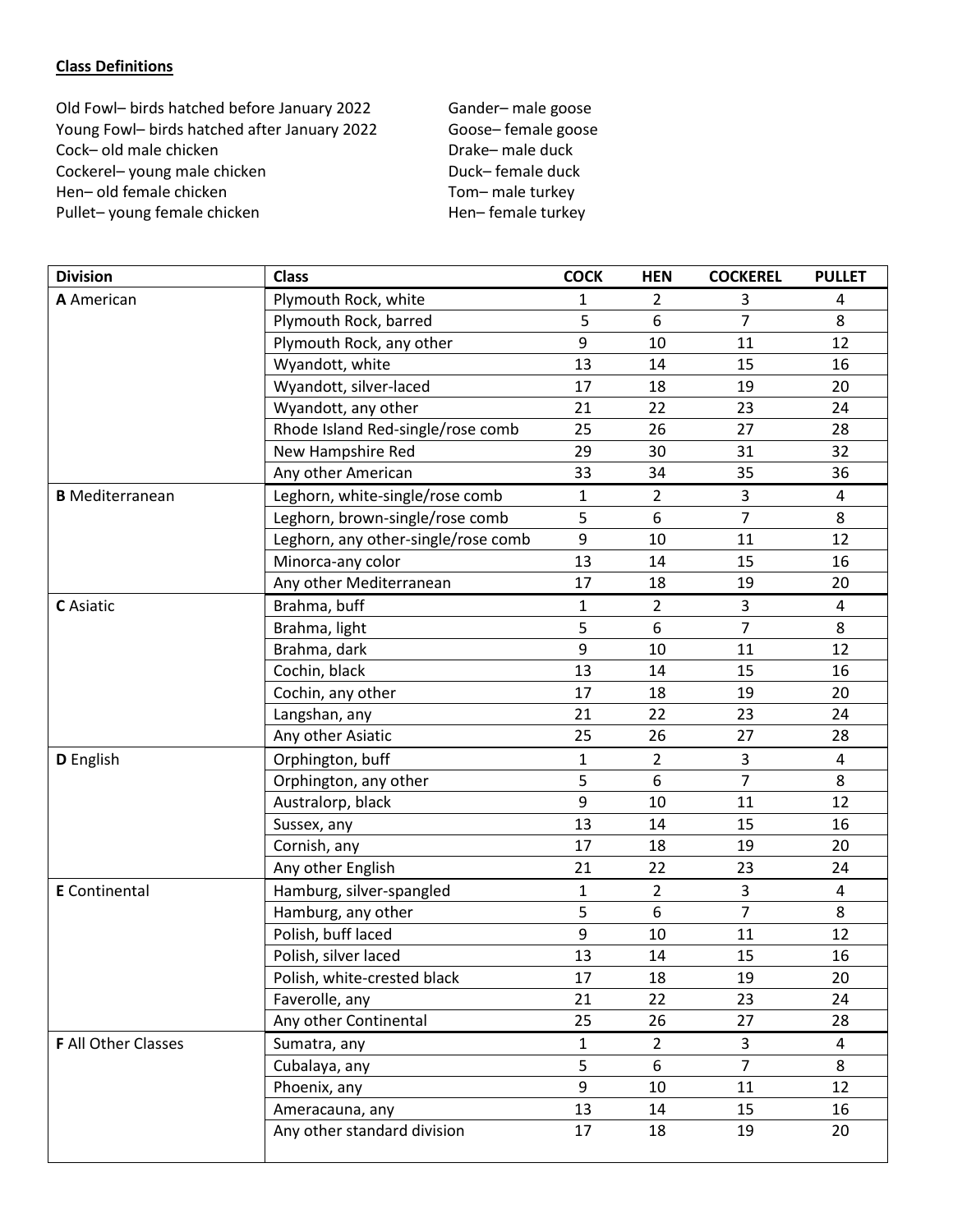| <b>Division</b>             | <b>Class</b>                           | <b>COCK</b>  | <b>HEN</b>     | <b>COCKEREL</b> | <b>PULLET</b>  |
|-----------------------------|----------------------------------------|--------------|----------------|-----------------|----------------|
| G Bantams/Feather-legged    | Cochin, black                          | $\mathbf{1}$ | $\overline{2}$ | 3               | 4              |
|                             | Cochin, white                          | 5            | 6              | 7               | 8              |
|                             | Cochin, buff                           | 9            | 10             | 11              | 12             |
|                             | Cochin, blue                           | 13           | 14             | 15              | 16             |
|                             | Cochin, any other                      | 17           | 18             | 19              | 20             |
|                             | Brahma, buff                           | 21           | 22             | 23              | 24             |
|                             | Brahma, light                          | 25           | 26             | 27              | 28             |
|                             | Brahma, dark                           | 29           | 30             | 31              | 32             |
|                             | Millie Fleur                           | 33           | 34             | 35              | 36             |
|                             | Porcelain                              | 37           | 38             | 39              | 40             |
|                             | Any other booted                       | 41           | 42             | 43              | 44             |
|                             | Silkies, white, bearded/nonbearded     | 45           | 46             | 47              | 48             |
|                             | Silkies, black, bearded/nonbearded     | 49           | 50             | 51              | 52             |
|                             | Silkies, partridge, bearded/nonbearded | 53           | 54             | 55              | 56             |
|                             | Silkies, any other, bearded/nonbearded | 57           | 58             | 59              | 60             |
|                             | Any other feather-legged               | 61           | 62             | 63              | 64             |
| H Bantams/Rose Comb Clean   | Wyandotte, white                       | 1            | $\overline{2}$ | 3               | 4              |
| Legged                      | Wyandotte, black                       | 5            | 6              | $\overline{7}$  | 8              |
|                             | Wyandotte, blue                        | 9            | 10             | 11              | 12             |
|                             | Wyandotte, any other                   | 13           | 14             | 15              | 16             |
|                             | Leghorn, any                           | 17           | 18             | 19              | 20             |
|                             | Sebright, silver                       | 21           | 22             | 23              | 24             |
|                             | Sebright, golden                       | 25           | 26             | 27              | 28             |
|                             | Antwerp Belgium D'Ander, any           | 29           | 30             | 31              | 32             |
|                             | Rhode Island Red                       | 33           | 34             | 35              | 36             |
|                             | Any other rose comb                    | 37           | 38             | 39              | 40             |
| I Bantams/Single Comb Clean | White Rock                             | $\mathbf 1$  | $\overline{2}$ | 3               | $\overline{a}$ |
| Legged                      | <b>Barred Rock</b>                     | 5            | 6              | $\overline{7}$  | 8              |
|                             | Any other Rock                         | 9            | 10             | 11              | 12             |
|                             | Leghorn, any other                     | 13           | 14             | 15              | 16             |
|                             | Jap, black-tailed white                | 17           | 18             | 19              | 20             |
|                             | Jap, any other color                   | 21           | 22             | 23              | 24             |
|                             | New Hampshire Red                      | 25           | 26             | 27              | 28             |
|                             | Rhode Island Red                       | 29           | 30             | 31              | 32             |
|                             | Frizzle, clean-legged                  | 33           | 34             | 35              | 36             |
|                             | Any other single combed clean legged   | 37           | 38             | 39              | 40             |
| J Bantams/Old English       | Old English, black                     | $\mathbf 1$  | $2^{\circ}$    | 3               | 4              |
|                             | Old English, black-breasted red        | 5            | 6              | $\overline{7}$  | 8              |
|                             | Old English, red pyle                  | 9            | 10             | 11              | 12             |
|                             | Old English, any other                 | 13           | 14             | 15              | 16             |
| K Bantams/Any Other Comb    | Ameracauna, any                        | $\mathbf 1$  | $\overline{2}$ | 3               | 4              |
| Clean Legged                | Cornish, dark                          | 5            | 6              | $\overline{7}$  | 8              |
|                             | Cornish, white                         | 9            | 10             | 11              | 12             |
|                             | Cornish, any other                     | 13           | 14             | 15              | 16             |
|                             | Polish, white-crested black            | 17           | 18             | 19              | 20             |
|                             | Polish, any other                      | 21           | 22             | 23              | 24             |
|                             | Any modern game                        | 25           | 26             | 27              | 28             |
|                             | Any other comb clean legged            | 29           | 30             | 31              | 32             |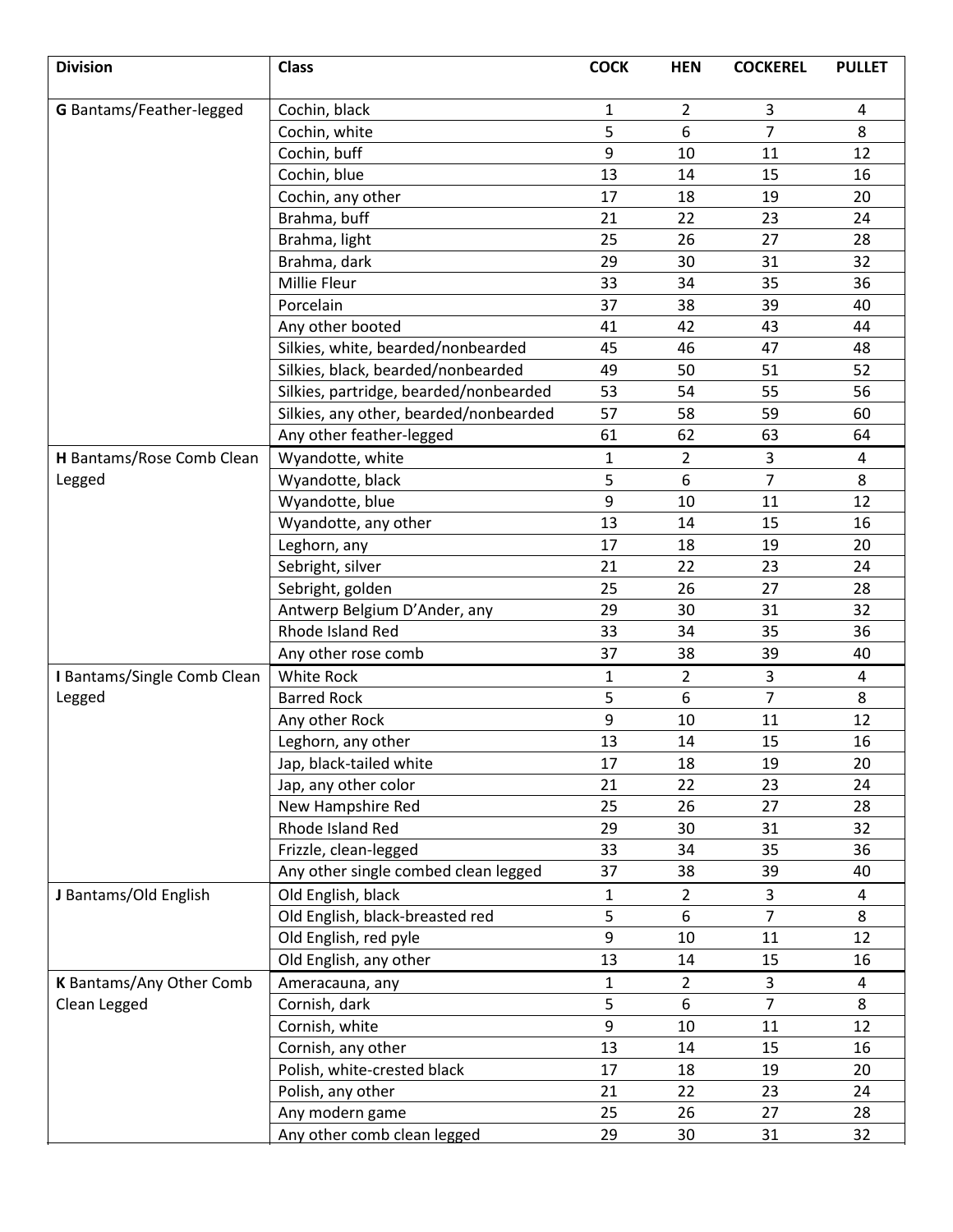| <b>Division</b>               | <b>Class</b>            | <b>OLD</b>     | <b>OLD</b>     | <b>YOUNG</b>   | <b>YOUNG</b> |
|-------------------------------|-------------------------|----------------|----------------|----------------|--------------|
| L Ducks                       |                         | <b>DRAKE</b>   | <b>DUCK</b>    | <b>DRAKE</b>   | <b>DUCK</b>  |
| <b>Heavy Weight</b>           | Aylesbury               | 1              | $\overline{2}$ | 3              | 4            |
|                               | Pekin                   | 5              | 6              | $\overline{7}$ | 8            |
|                               | Rouen                   | 9              | 10             | 11             | 12           |
|                               | Muscovy, white          | 13             | 14             | 15             | 16           |
|                               | Muscovy, any other      | 17             | 18             | 19             | 20           |
|                               | Any other heavy weight  | 21             | 22             | 23             | 24           |
| Medium Weight                 | <b>Buff</b>             | 25             | 26             | 27             | 28           |
|                               | Crested, any            | 29             | 30             | 31             | 32           |
|                               | Cayuga                  | 33             | 34             | 35             | 36           |
|                               | Any other medium weight | 37             | 38             | 39             | 40           |
| Light Weight                  | <b>Indian Runner</b>    | 41             | 42             | 43             | 44           |
|                               | Any other light weight  | 45             | 46             | 47             | 48           |
| Bantam                        | Call, white             | 49             | 50             | 51             | 52           |
|                               | <b>Gray Calls</b>       | 53             | 54             | 55             | 56           |
|                               | Call, any               | 57             | 58             | 59             | 60           |
|                               | Mallard                 | 61             | 62             | 63             | 64           |
|                               | Any other breed         | 65             | 66             | 67             | 68           |
| <b>Division</b>               | <b>Class</b>            | <b>OLD</b>     | <b>OLD</b>     | <b>YOUNG</b>   | <b>YOUNG</b> |
| M Geese                       |                         | <b>GANDER</b>  | <b>GOOSE</b>   | <b>GANDER</b>  | <b>GOOSE</b> |
| <b>Heavy Weight</b>           | Toulouse                | 1              | 2              | 3              | 4            |
|                               | African, any            | 5              | 6              | $\overline{7}$ | 8            |
|                               | Embden                  | 9              | 10             | 11             | 12           |
|                               | Any other heavy weight  | 13             | 14             | 15             | 16           |
| Medium Weight                 | Pilgrim                 | 17             | 18             | 19             | 20           |
|                               | <b>Buff</b>             | 21             | 22             | 23             | 24           |
|                               | Any other medium weight | 25             | 26             | 27             | 28           |
| Light Weight                  | China, any              | 29             | 30             | 31             | 32           |
|                               | Canada                  | 33             | 34             | 35             | 36           |
|                               | Roman tuffed            | 37             | 38             | 39             | 40           |
|                               | Egyptian, any           | 41             | 42             | 43             | 44           |
|                               | Any other light weight  | 45             | 46             | 47             | 48           |
| <b>Division</b>               | <b>Class</b>            | <b>OLD</b>     | <b>OLD</b>     | <b>YOUNG</b>   | <b>YOUNG</b> |
|                               |                         | <b>TOM</b>     | <b>HEN</b>     | <b>TOM</b>     | <b>HEN</b>   |
| <b>N</b> Turkeys              | <b>Bronze</b>           | 1              | $\overline{2}$ | 3              | 4            |
|                               | White                   | 5              | 6              | $\overline{7}$ | 8            |
|                               | Any other               | 9              | 10             | 11             | 12           |
| <b>Division</b>               | <b>Class</b>            | <b>OLD</b>     | <b>OLD</b>     | <b>YOUNG</b>   | <b>YOUNG</b> |
|                               |                         | <b>COCKS</b>   | <b>HEN</b>     | <b>COCKS</b>   | <b>HEN</b>   |
| O Other                       | Pheasants               | 1              | $\overline{2}$ | 3              | 4            |
|                               | Guinea fowl             | 5              | 6              | $\overline{7}$ | 8            |
|                               | Any other               | 9              | 10             | 11             | 12           |
| <b>Division</b>               | <b>Class</b>            |                |                |                |              |
| P Eggs                        | One dozen white eggs    | 1              |                |                |              |
| (Max 2 entries per Class)     | One dozen colored eggs  | $\overline{2}$ |                |                |              |
| Entry Fee is \$0.50 per entry |                         |                |                |                |              |